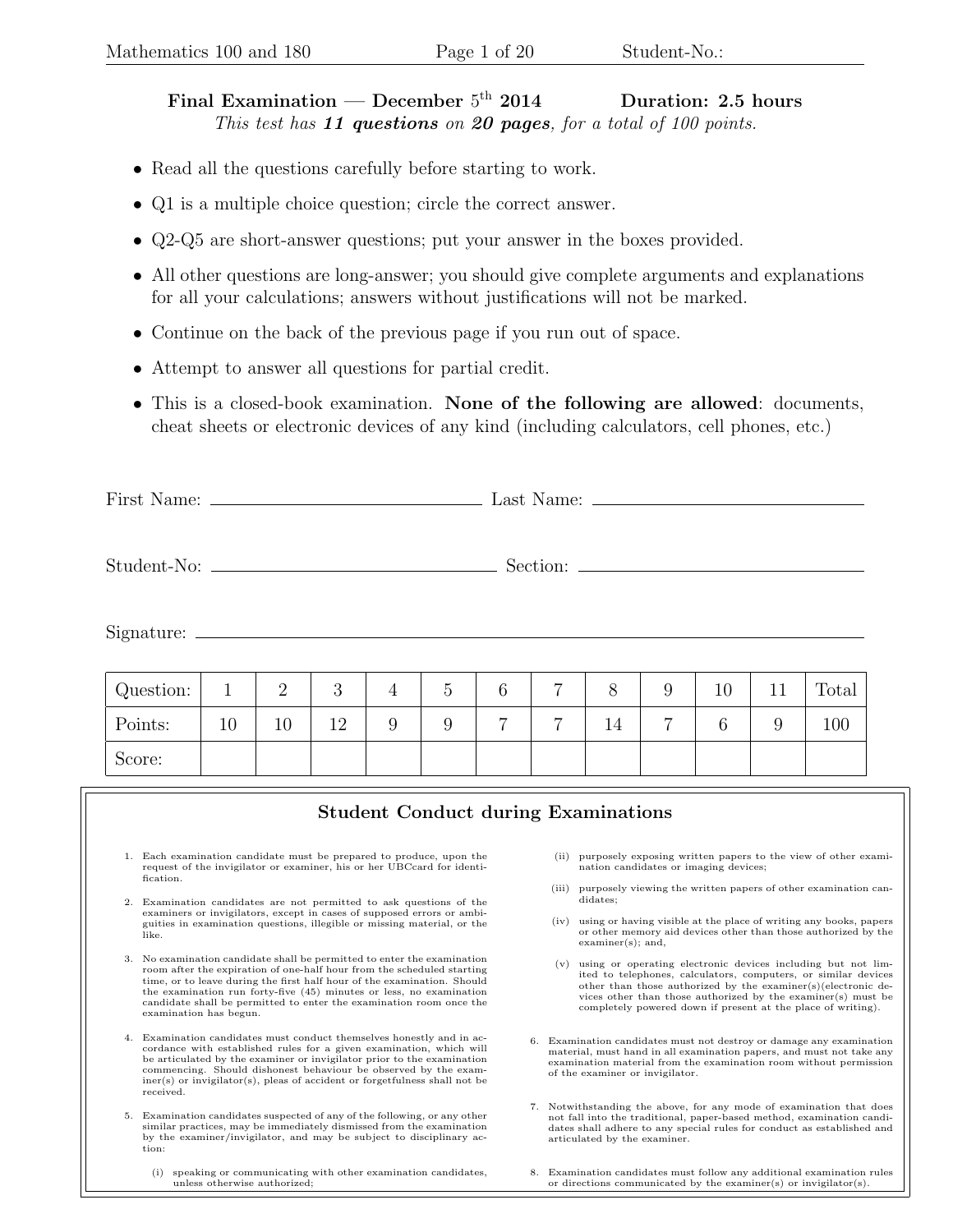## Multiple choice questions:

- 10 marks 1. Each part is worth 1 mark. Circle the correct answer. Note — page 4 is blank for your rough work for  $Q1$ .
	- (a) The limit  $\lim_{x\to 1} \log(x)$ 
		- A. does not exist  $B. = 0$  $C. = 1$

$$
D. = e
$$

(b) The limit  $\lim_{x\to 0^-}$ 1  $\boldsymbol{x}$ A. does not exist B. does not exist but "="  $+\infty$ C. does not exist but "="  $-\infty$  $D. = 0$ 

(c) The slope of the line tangent to the graph  $f(x) = x^2 + 4\sqrt{x}$  at  $x = 4$  is A. Undefined B. 6 C. 7

D. 9

(d) If  $f(x) = \cos x$  then  $f'(x)$  is A.  $\sin x$ B.  $-\sin x$ C.  $-\cos x$ D. sec  $x$ 

(e) If 
$$
g(x) = \arcsin x
$$
 then  $\frac{dg}{dx}$  is  
\nA.  $\cos x$   
\nB.  $\frac{1}{\cos x}$   
\nC.  $\frac{1}{\sqrt{1-x^2}}$   
\nD.  $\frac{1}{1+x^2}$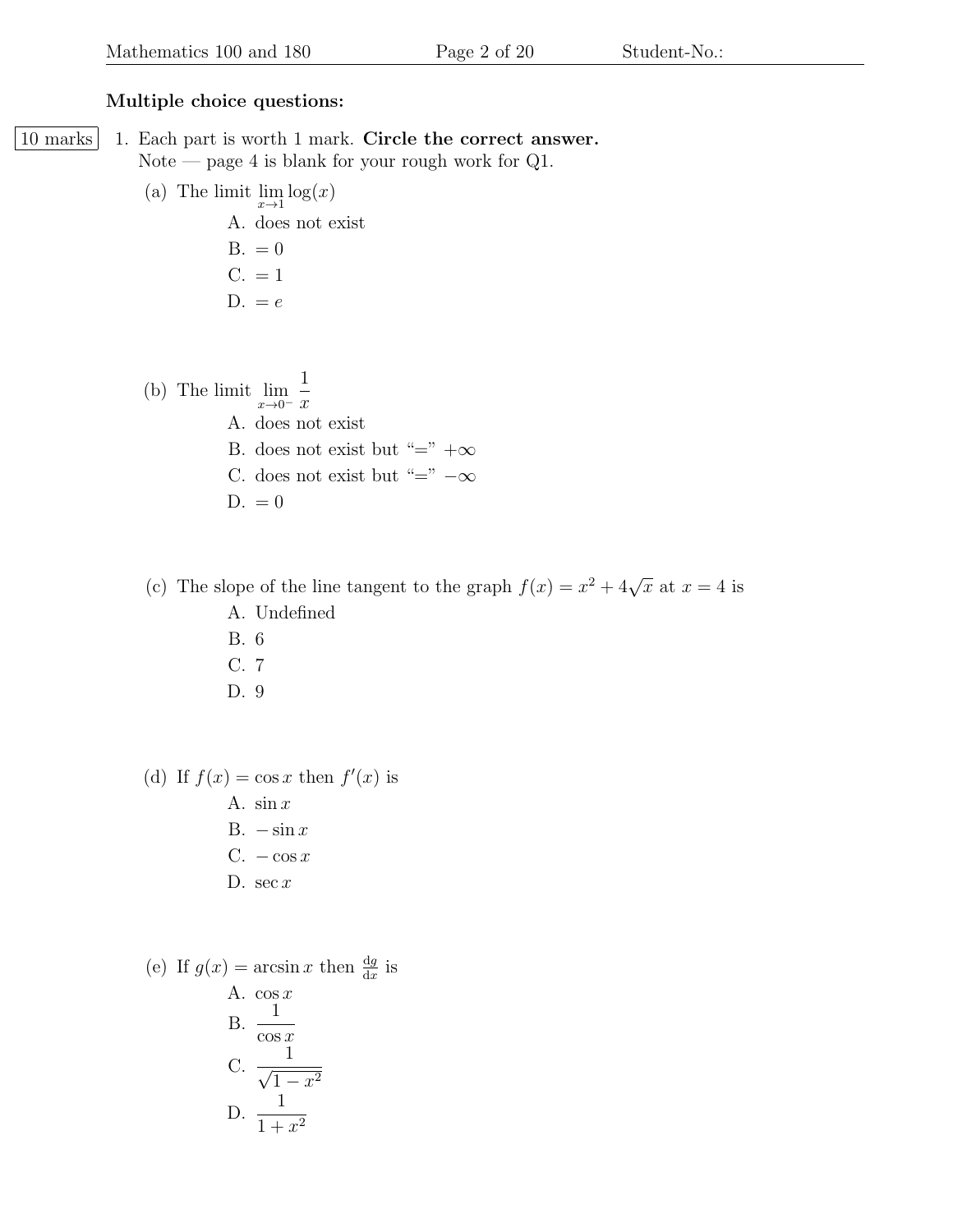(f) arcsin  $\left(-\frac{1}{2}\right)$  $rac{1}{2}$ ) is A.  $-\frac{\pi}{3}$ 3 B.  $-\frac{\pi}{6}$ 6 C.  $\frac{\pi}{6}$ D.  $\frac{\pi}{3}$ 

(g) Let  $q(x) = \log(x)$ . The line tangent to  $q(x)$  at the point  $(a, \log(a))$ ...

- A. lies above the function for all values of  $a > 0$ .
- B. lies below the function for all values of  $a > 0$ .
- C. lies above the function for  $a > 1$  and below the function for  $0 < a < 1$ .
- D. lies above the function for  $a < 0$  and below the function for  $a > 0$ .
- (h) The function  $f(x) = \sin x$  has
	- A. a discontinuity at  $x = 0$
	- B. a local maximum at  $x = 0$
	- C. a local minimum at  $x = 0$
	- D. a point of inflection at  $x = 0$
- (i) The function  $g(x) = \frac{1}{x}$  $\tan x$ has A. a discontinuity at  $x = 0$ B. a local maximum at  $x = 0$ C. a local minimum at  $x = 0$ D. a point of inflection at  $x = 0$
- (j) The function  $h(x) = \frac{1}{x}$  $\cos x$ has A. a discontinuity at  $x = 0$ B. a local maximum at  $x = 0$ C. a local minimum at  $x = 0$ D. a point of inflection at  $x = 0$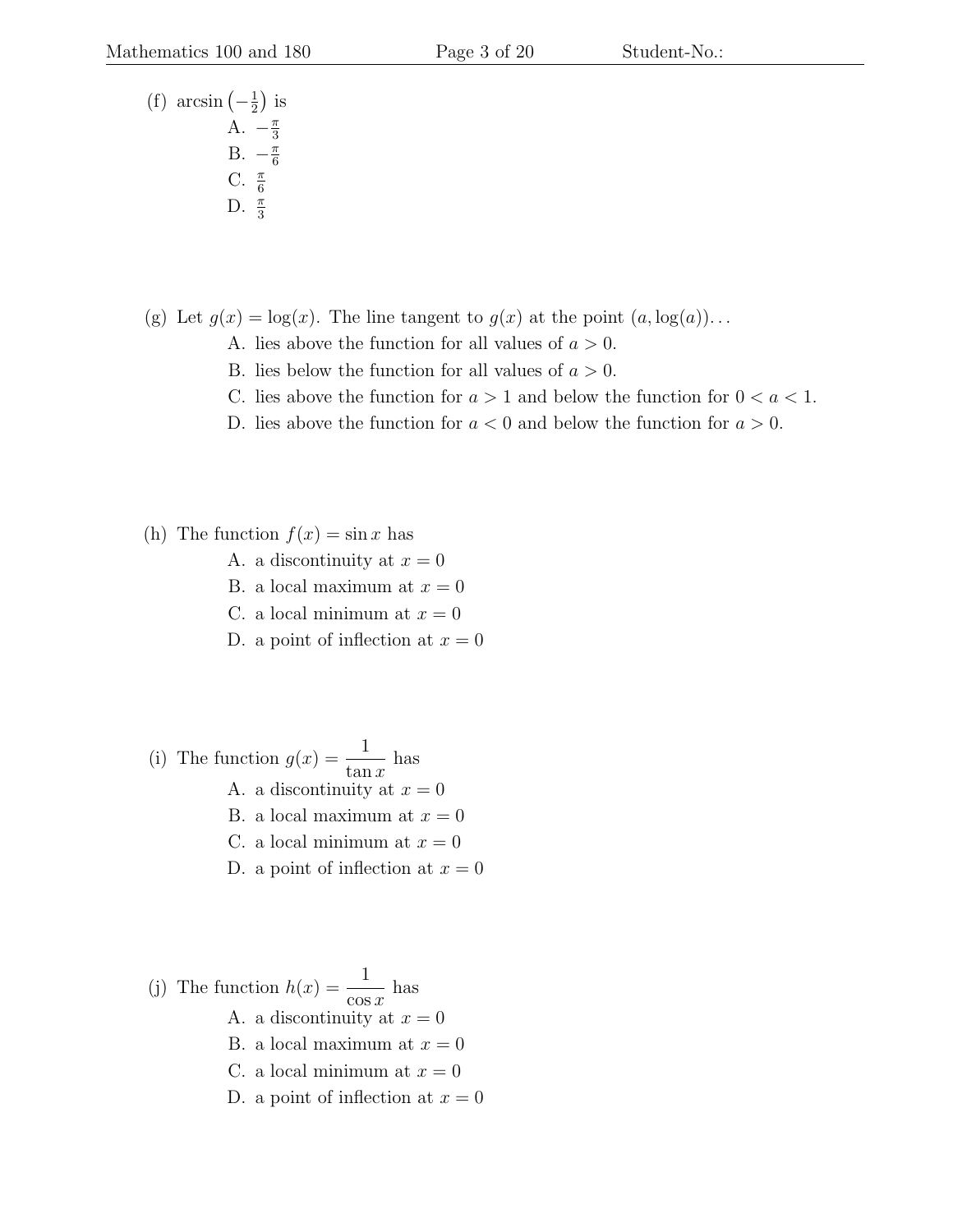This page has been left blank for your workings and solutions.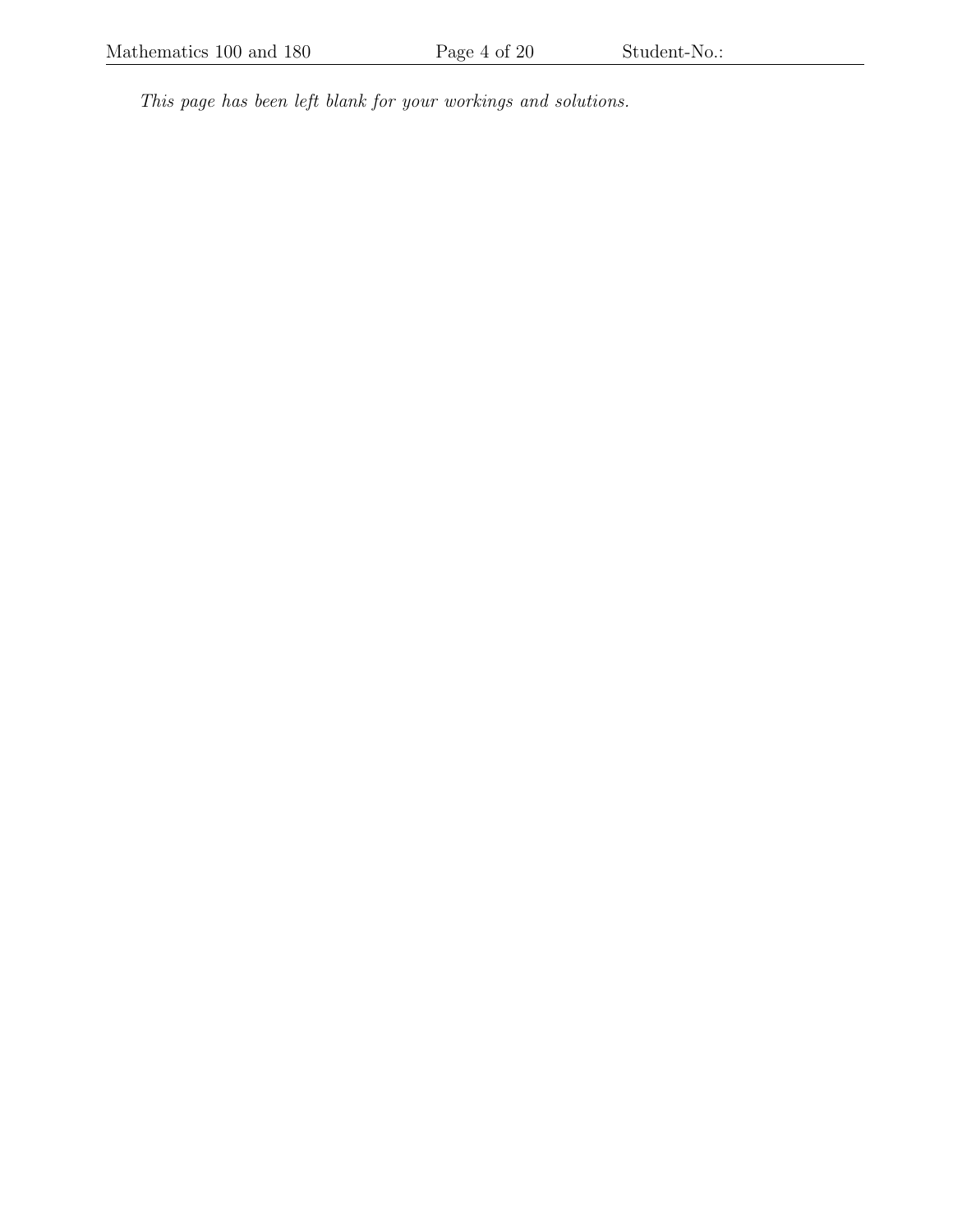Short-answer questions: Put your answer in the box provided. Full marks will be given for a correct answer placed in the box, while part marks may be given if workings are shown. Please simplify your answers.

- 2. Each part of this question is worth 2 marks.
- $\frac{2 \text{ marks}}{\text{(a) Compute}} \lim_{t \to 0} \arcsin(\cos(t))$ . Simplify your answer.

Answer:

 $\frac{2 \text{ marks}}{\text{s} \rightarrow -3^+}$  (b) Compute  $\lim_{x \rightarrow -3^+}$  $x + 2$  $x + 3$ .

Answer:

2 marks (c) Find the domain of  $f(x) = \log(2 - \log(x))$ . Note:  $log(x)$  is the natural logarithmic function, also denoted  $ln(x)$ .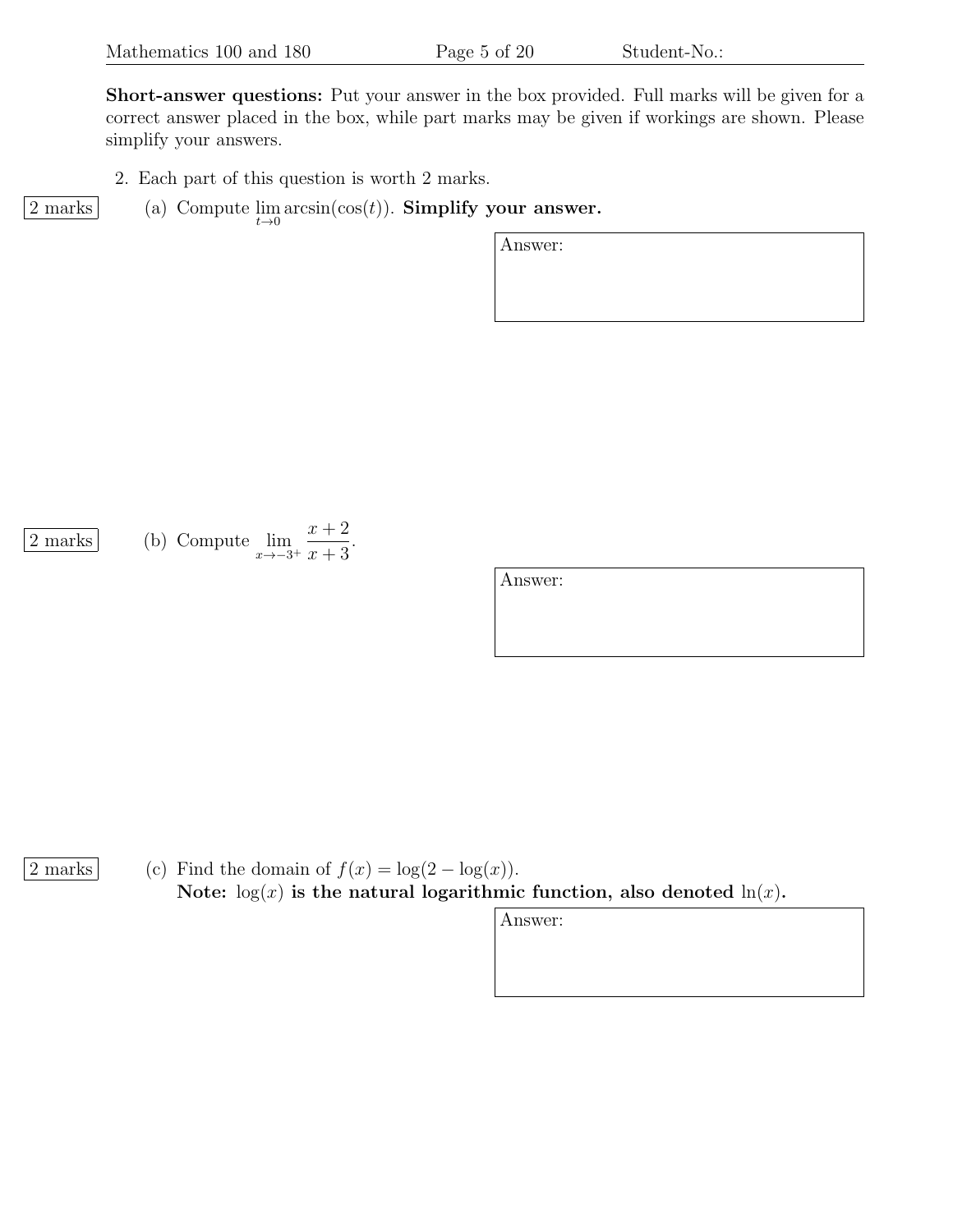Mathematics 100 and 180 Page 6 of 20 Student-No.:

.

$$
\boxed{2 \text{ marks}} \qquad \text{(d) Compute } \lim_{x \to -\infty} \frac{x}{\sqrt{x^2 + 1} - x}
$$

Answer:

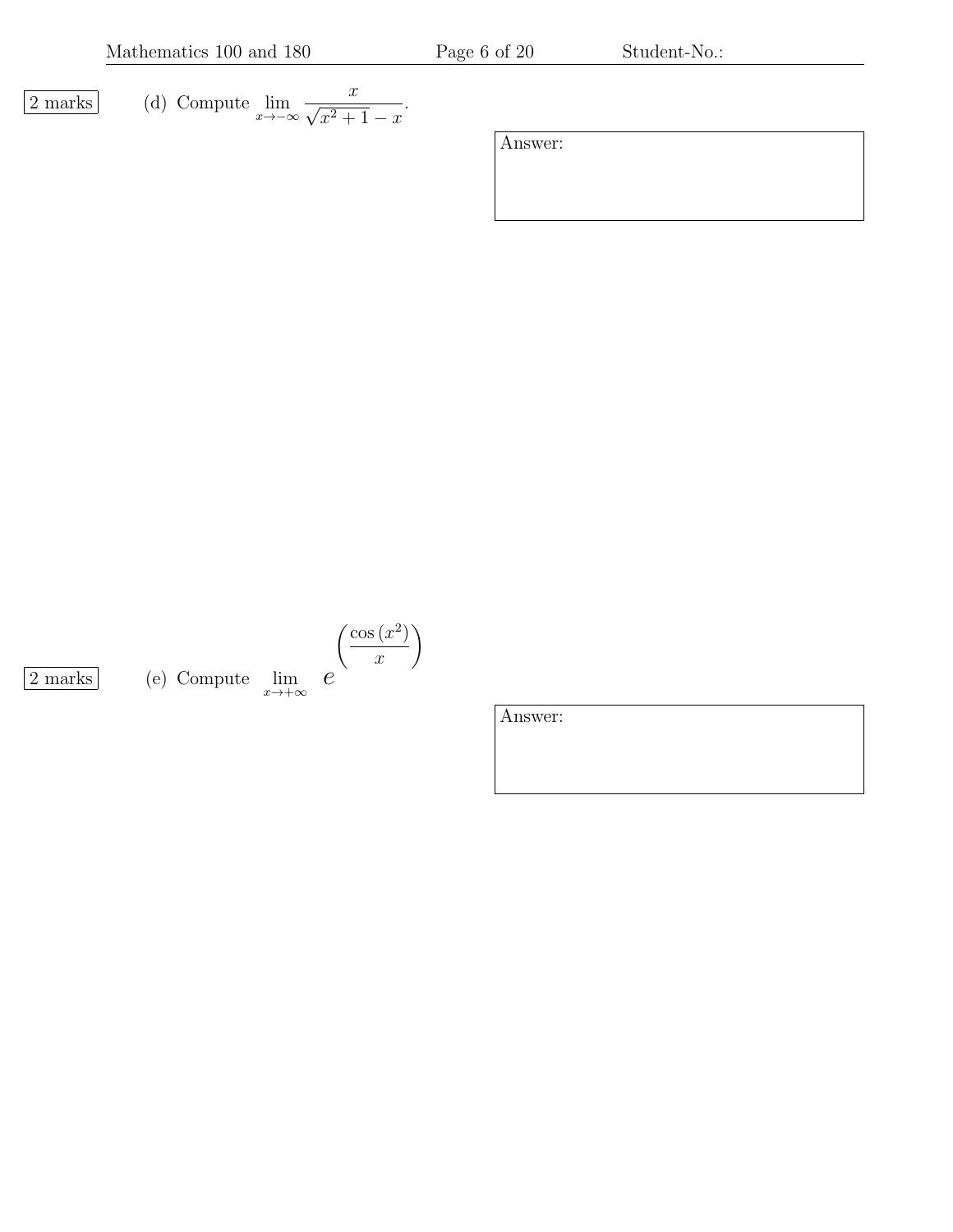3. Each part of this question is worth 2 marks.

2 marks (a) Let  $f(x) = e^x \cdot \cos(\pi x)$ . Find  $f'(x)$ .

Answer:

 $\overline{2 \text{ marks}}$  (b) Let  $y = \log(\sin(\log x))$ . Find  $\frac{dy}{dx}$  $dx$ . Note:  $log(x)$  is the natural logarithmic function, also denoted  $ln(x)$ .

Answer:

 $\overline{2 \text{ marks}}$  (c) Let  $y = x^{\log x}$ . Find  $\frac{dy}{dx}$  $dx$ . Note:  $log(x)$  is the natural logarithmic function, also denoted  $ln(x)$ .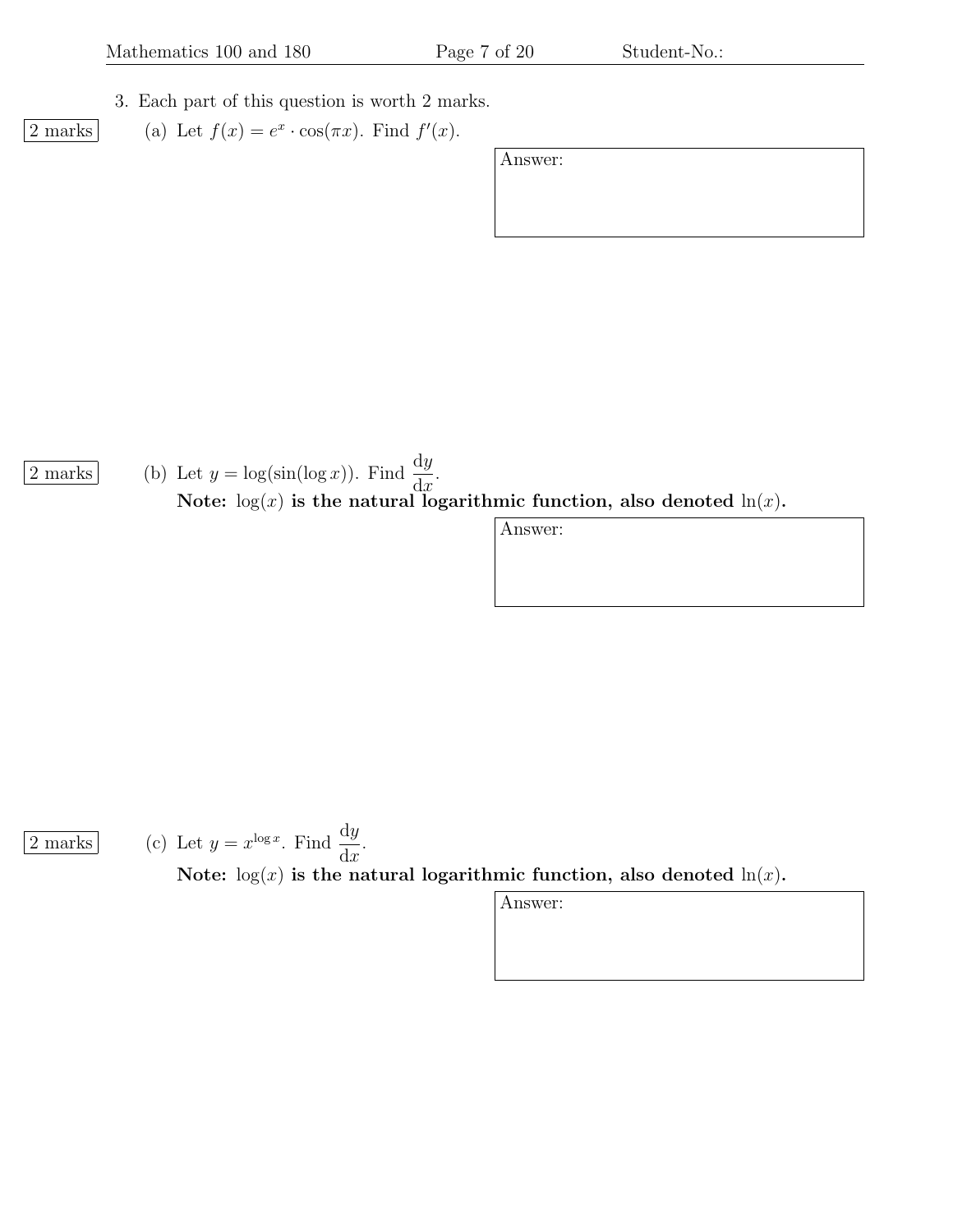Mathematics 100 and 180 Page 8 of 20 Student-No.:

$$
\overline{2 \text{ marks}}
$$

 $\frac{2 \text{ marks}}{t \rightarrow 0}$  (d) Find  $\lim_{t \rightarrow 0}$ √  $\overline{t+1} - e^t$ t .

|2 marks| (e) Air is being pumped into a spherical balloon at a rate of 100 cm<sup>3</sup>/s. How fast is the radius of the balloon increasing when the diameter is 40 cm?

Answer:

 $\overline{2 \text{ marks}}$  (f) Compute  $\theta = \arcsin \left( \sin \left( \frac{31\pi}{11} \right) \right)$ .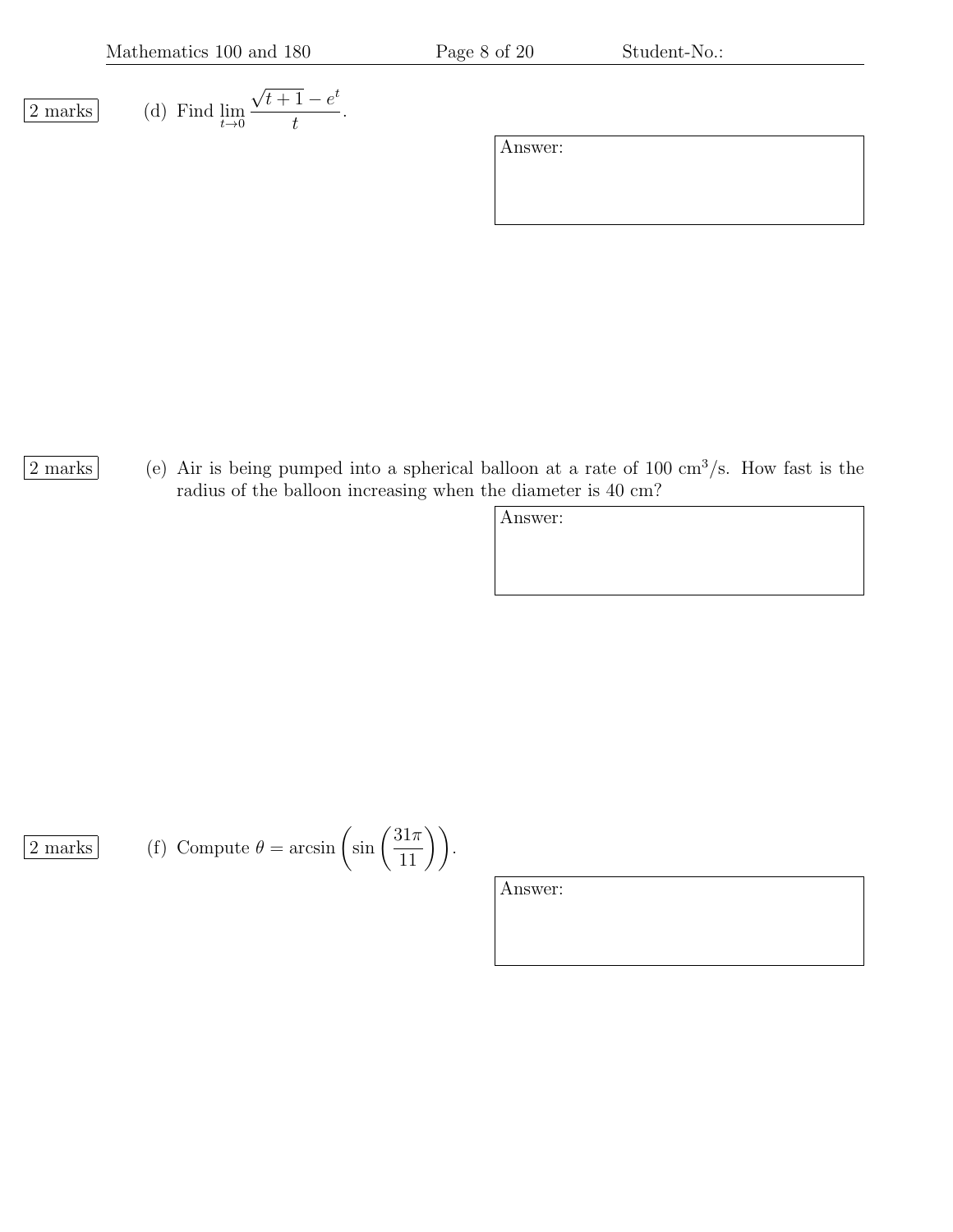- 4. Each part of this question is worth 3 marks.
- 
- 3 marks (a) Compute

$$
\lim_{x \to 0} \frac{\cos x - e^{x^2}}{x^2}
$$

Answer:

- 
- $\overline{3 \text{ marks}}$  (b) Let  $f(x)$  be a function differentiable at  $x = 1$  and let  $g(x) = \frac{f(x)}{2}$  $\frac{d^{(x)}}{x^2}$ . The line tangent to the curve  $y = f(x)$  at  $x = 1$  has slope 3 while the line tangent to the curve  $y = g(x)$  at  $x = 1$  has slope 4. What is  $f(1)$ ?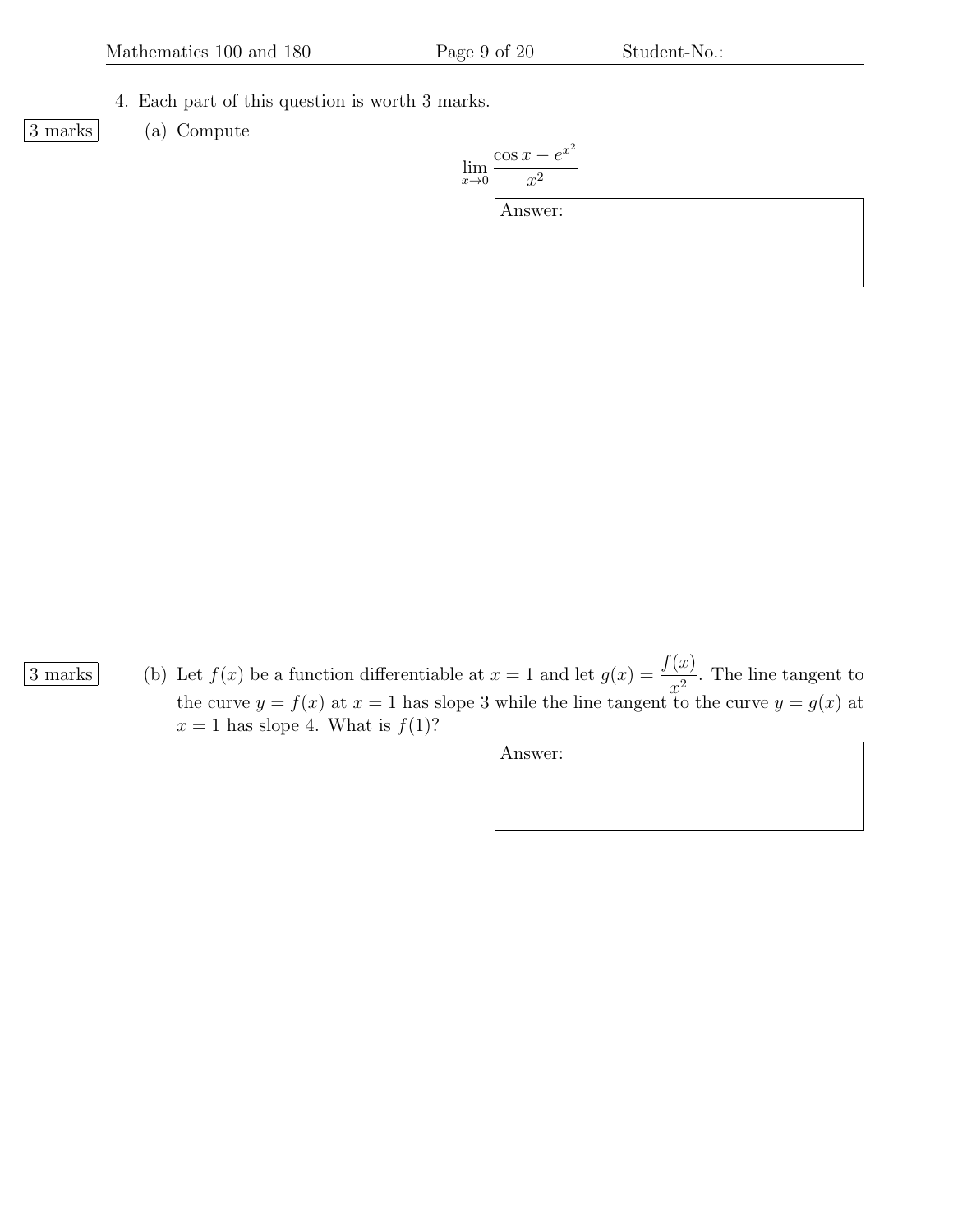3 marks (c) Consider the function

$$
f(x) = \frac{e^x - e^{-x}}{e^x + e^{-x}}.
$$

Use a linear approximation to estimate  $f\left(\frac{1}{10}\right)$ .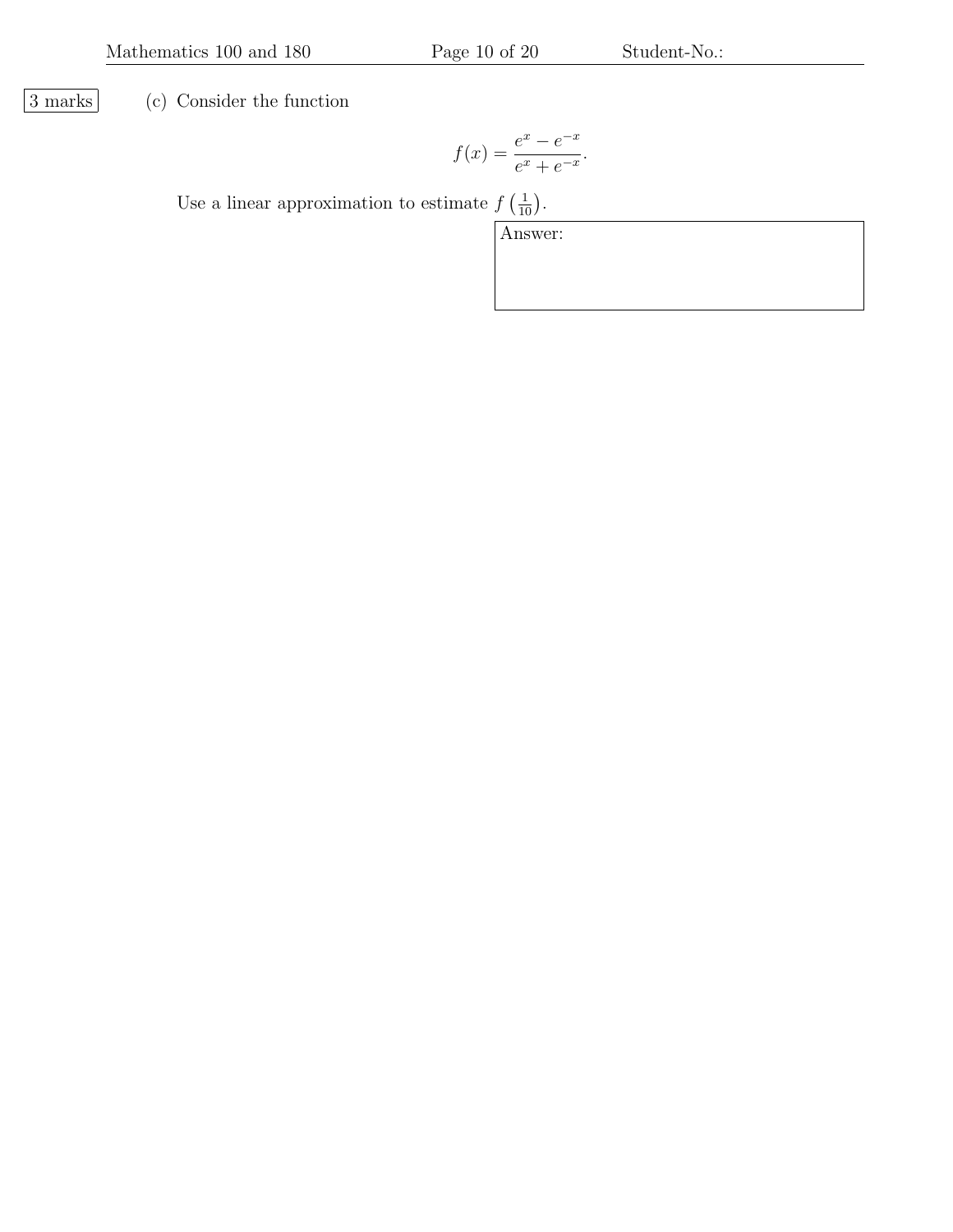## 5. Each part is worth 3 marks.

 $\boxed{3 \text{ marks}}$  (a) Find a such that

$$
f(x) = \sin(ax) - x^2 + 2x + 3
$$

has a critical point at  $x = 0$ .

Answer:

3 marks (b) Find the coordinates of the global minimum of the function

$$
f(x) = x^3 - 6x + 4
$$

on the interval [0, 3].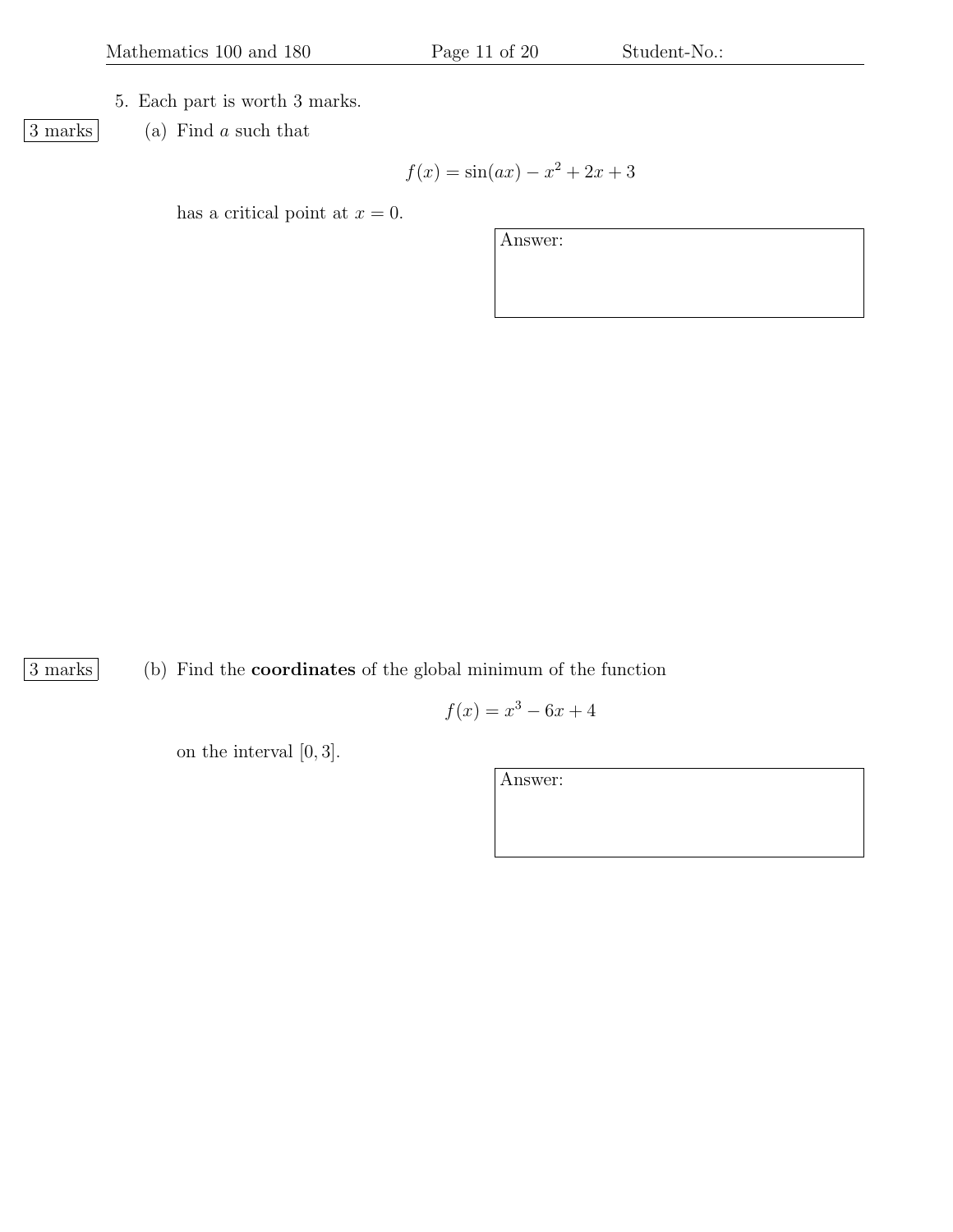$\boxed{3 \text{ marks}}$  $f(x) = 3\sqrt{x} - \frac{5}{x}$  $\frac{0}{x^2}$  and  $f(1) = -4$ , find  $f(x)$ .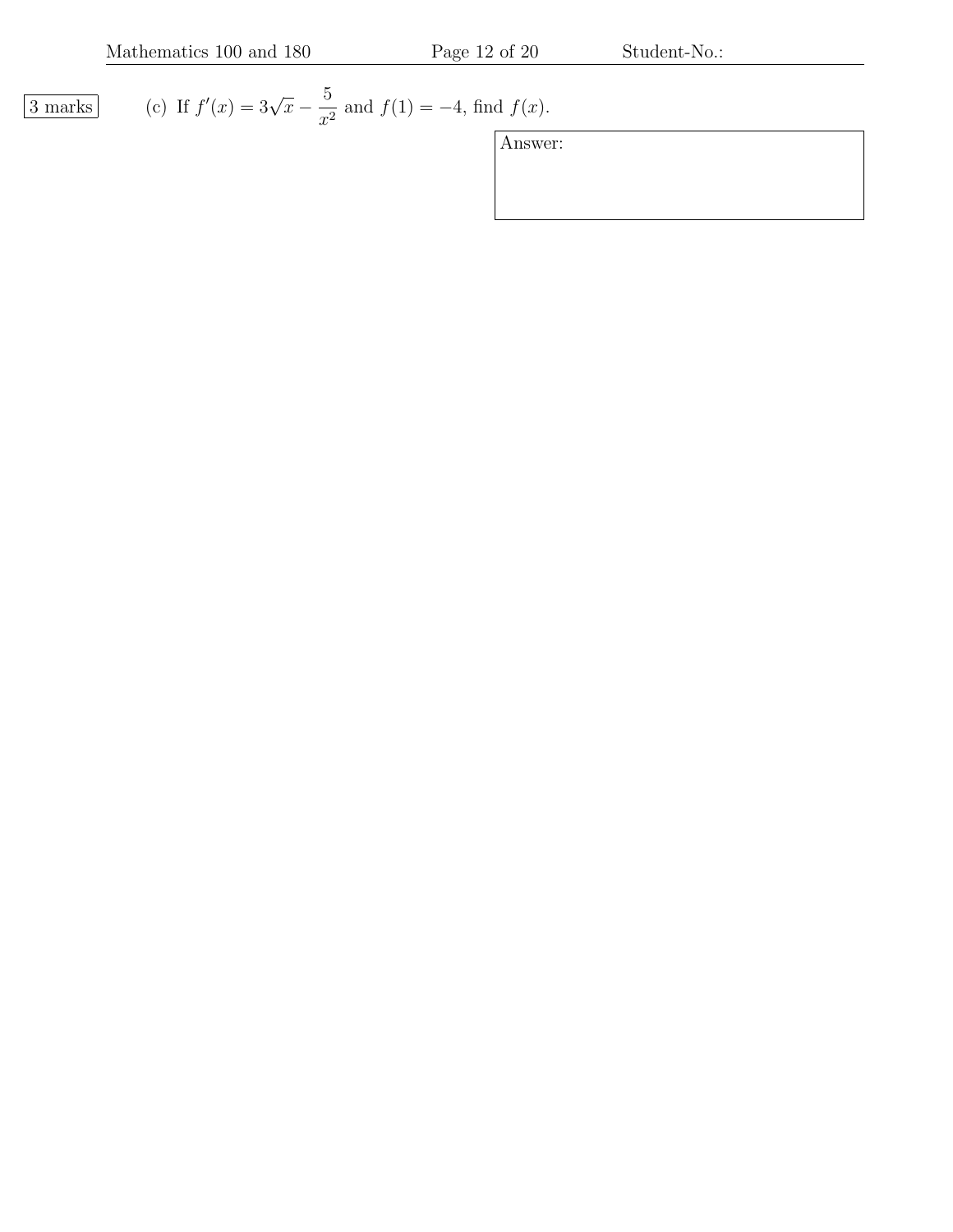Full-solution problems: Justify your answers and show all your work. If a box is provided, write your final answer there. Unless otherwise indicated, simplification of answers is not required in these questions.

 $\overline{4 \text{ marks}}$  6. (a) Let  $g(x) = \frac{x}{2}$  $2+3x$ . Compute  $g'(x)$  using the definition of the derivative. No marks will be given for use of derivative rules, but you may use them to check your answer.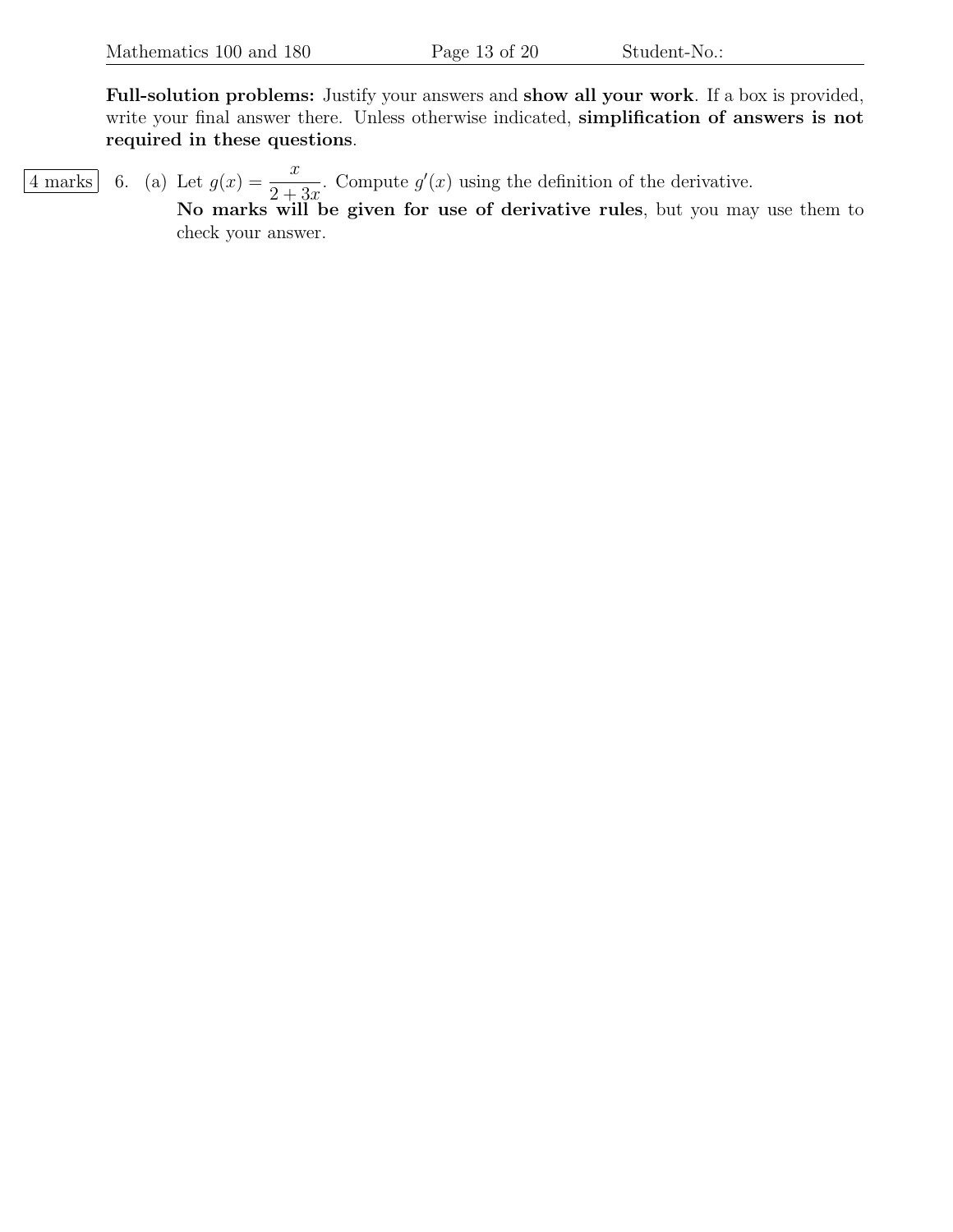$\boxed{3 \text{ marks}}$  (b) Without using L'Hôpital's rule compute the limit

$$
\lim_{x \to +\infty} \left( \sqrt{x^2 + 2x} - \sqrt{x^2 - 2x} \right)
$$

Solutions using L'Hôpital's rule will get zero marks.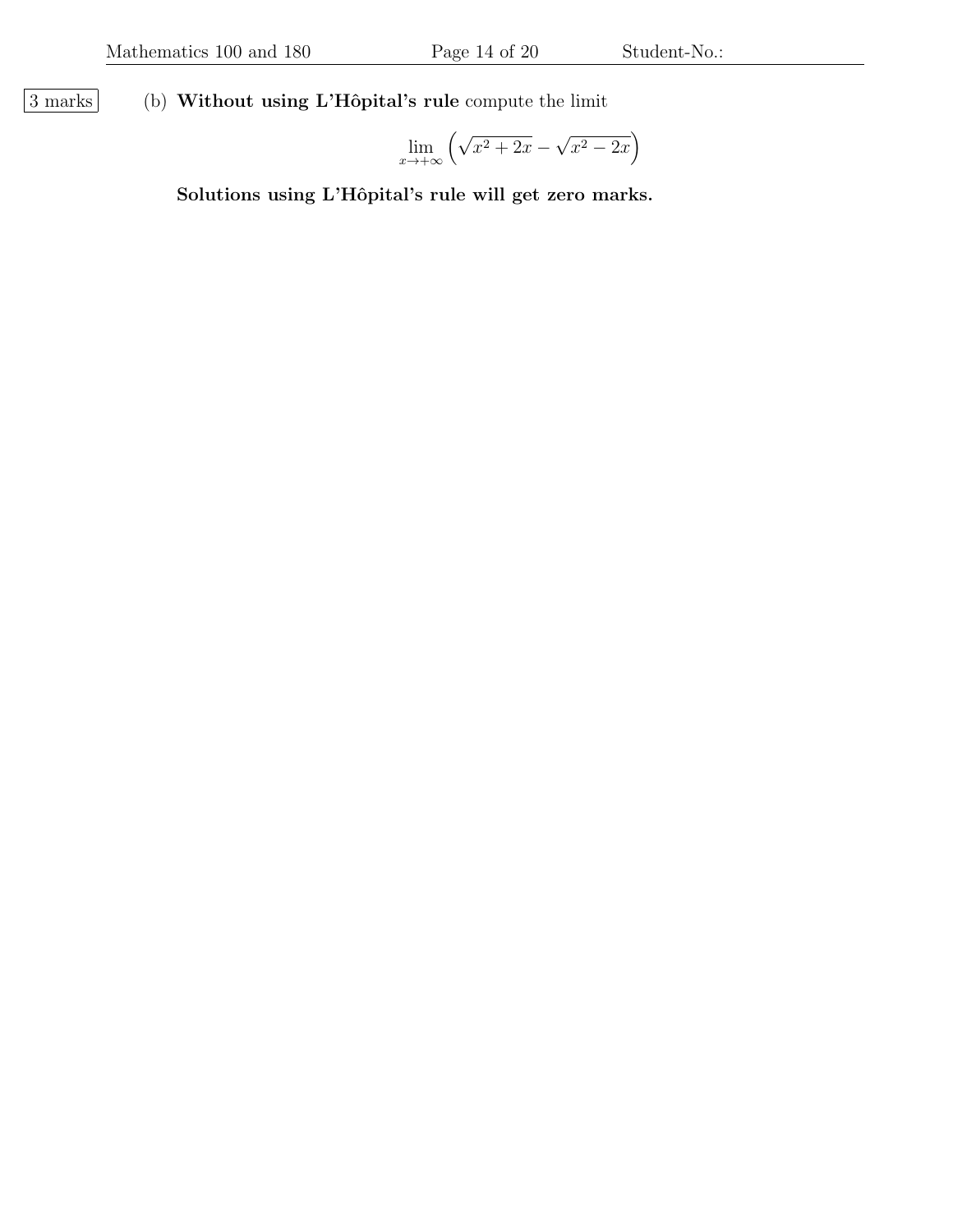7. Particle 1 moves on the y-axis starting at the point  $(0, 6)$  and travels towards origin with constant speed of 2 units per second. Particle 2 moves on the  $x$ -axis starting at the origin and travels in the positive x-direction with constant speed of 1 unit per second.

3 marks (a) Write a formula for the distance between the particles as a function of time.

4 marks (b) At what moment in the first 3 seconds is the distance minimised?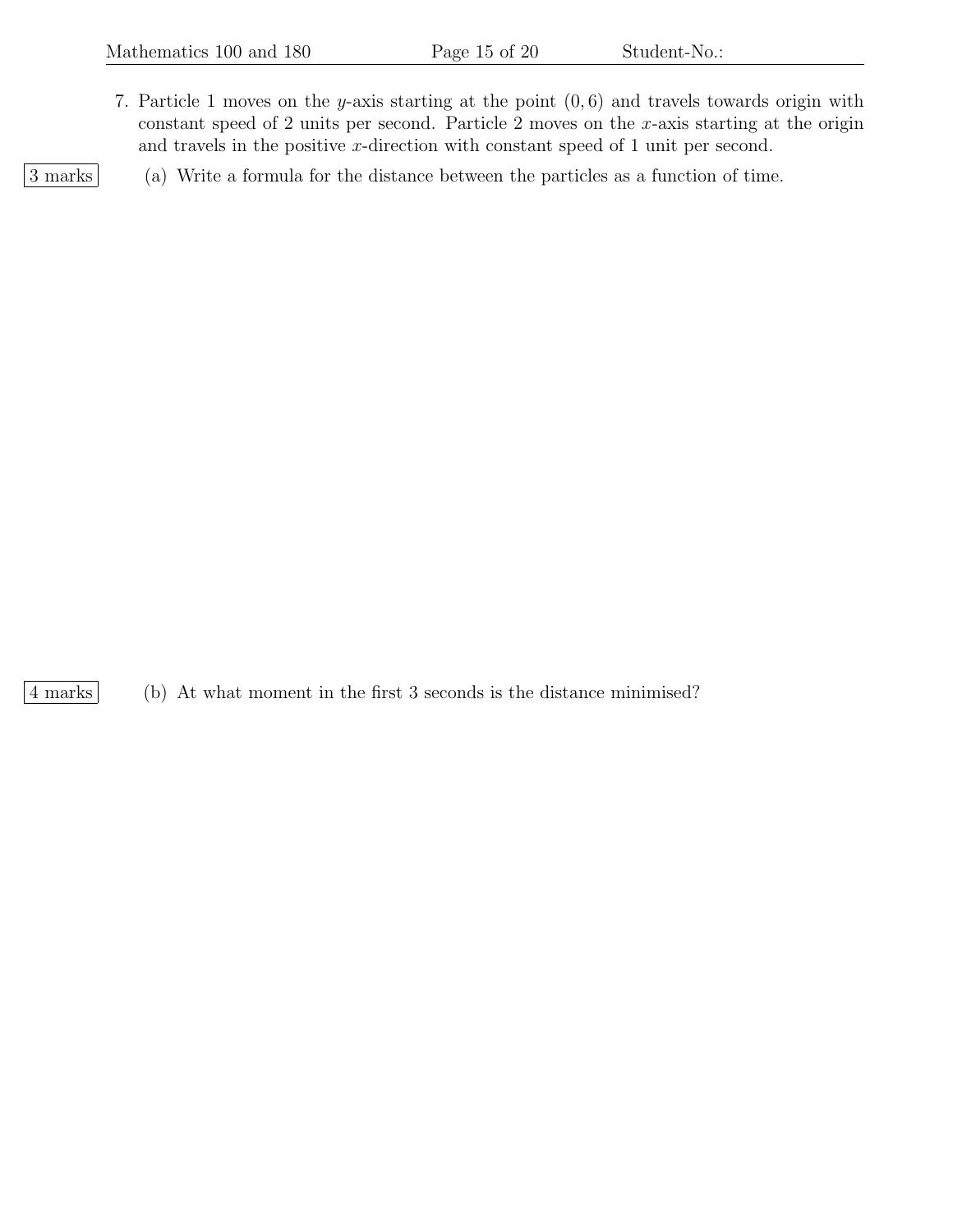- 8. Let  $f(x) = \frac{\log(x)}{x}$  $\overline{x}$ . Note  $log(x)$  is the natural logarithmic function, also denoted  $ln(x)$ .
- 1 mark (a) Find the domain of  $f$ .

Answer:

2 marks (b) Find the x-intercepts and y-intercepts of the function.

Answer:

2 marks (c) Find the horizontal asymptotes of the graph of  $f(x)$ , if they exist. Justify your answer.

Answer:

2 marks (d) Find the vertical asymptotes of the graph of  $f(x)$ , if they exist. Justify your answer.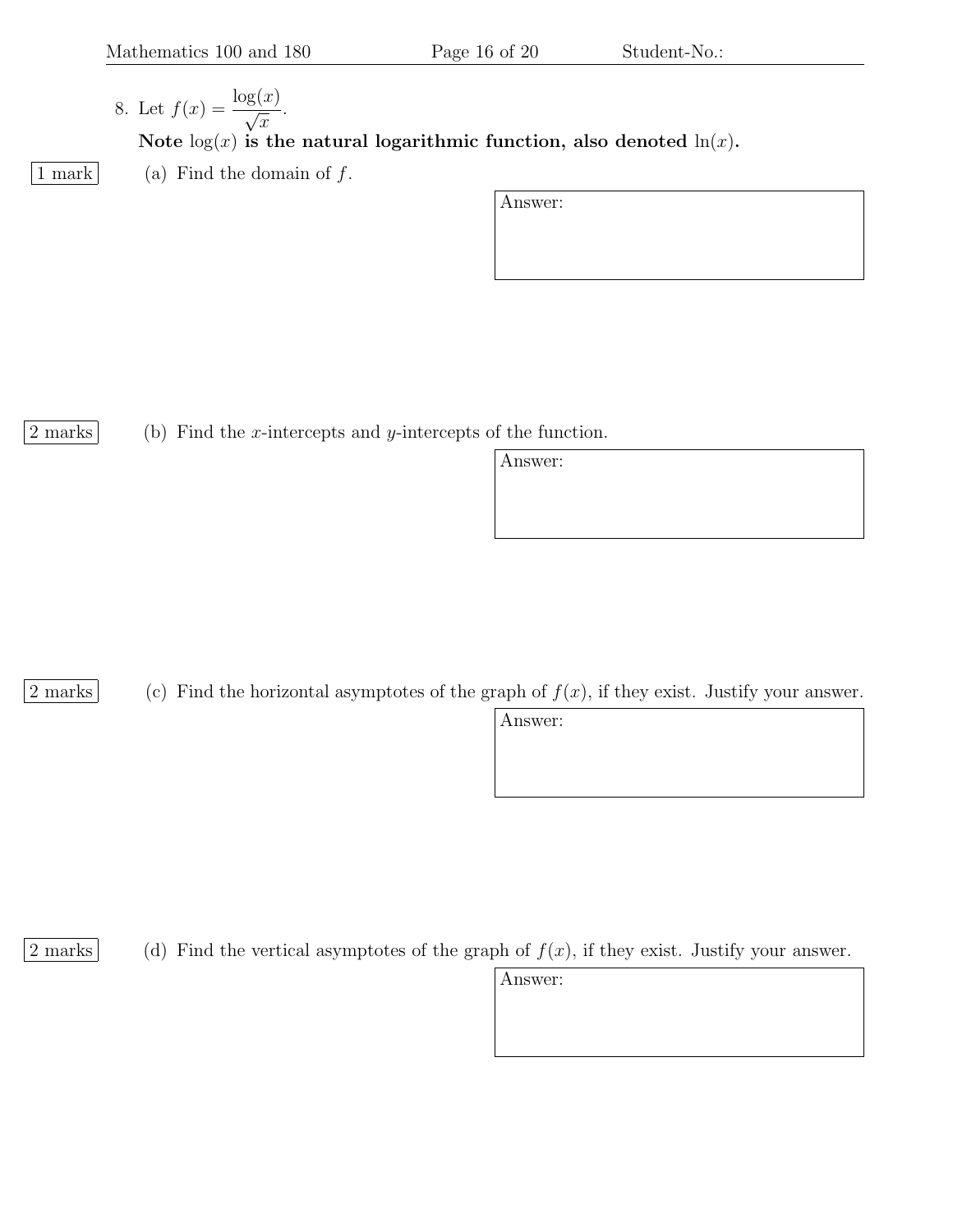4 marks (e) Find the intervals where  $f(x)$  is increasing, and the intervals where  $f(x)$  is decreasing. Find the coordinates of local maximum and minimum if they exist.

3 marks (f) The second derivative of  $f(x)$  is

$$
f''(x) = \frac{3\log(x) - 8}{4x^{5/2}}.
$$

Determine the intervals on which  $f$  is concave up and the intervals on which  $f$  is concave down. Find the coordinates of any inflection points if they exist.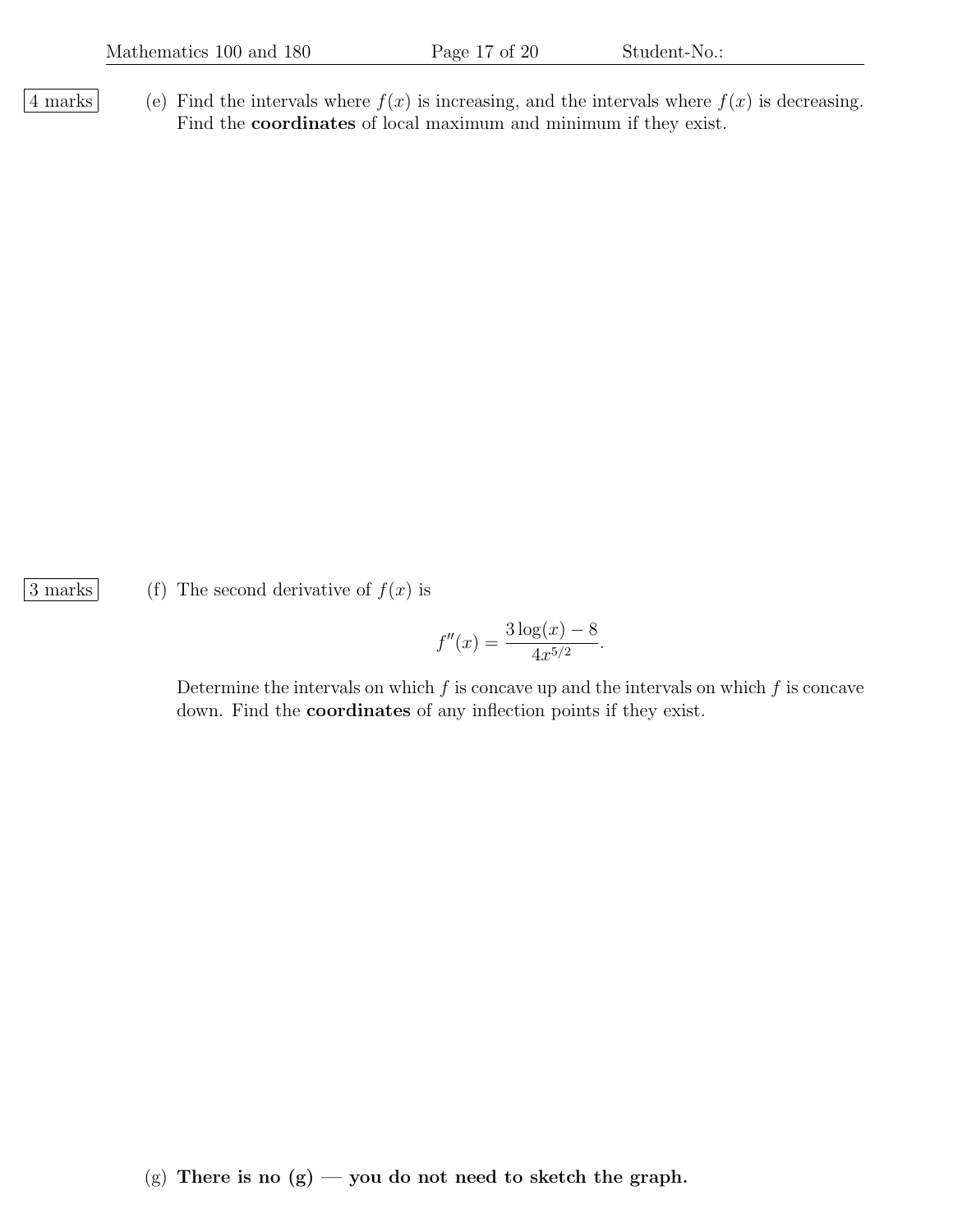- 9. Consider the equation  $x^4 + 4x + q = 0$ , where q is some real number.
- $\boxed{2 \text{ marks}}$  (a) Find a value of q so that the equation has at least two solutions.

 $|5 \text{ marks}|$  (b) Now let q be any real number. Prove that the equation has at most two solutions.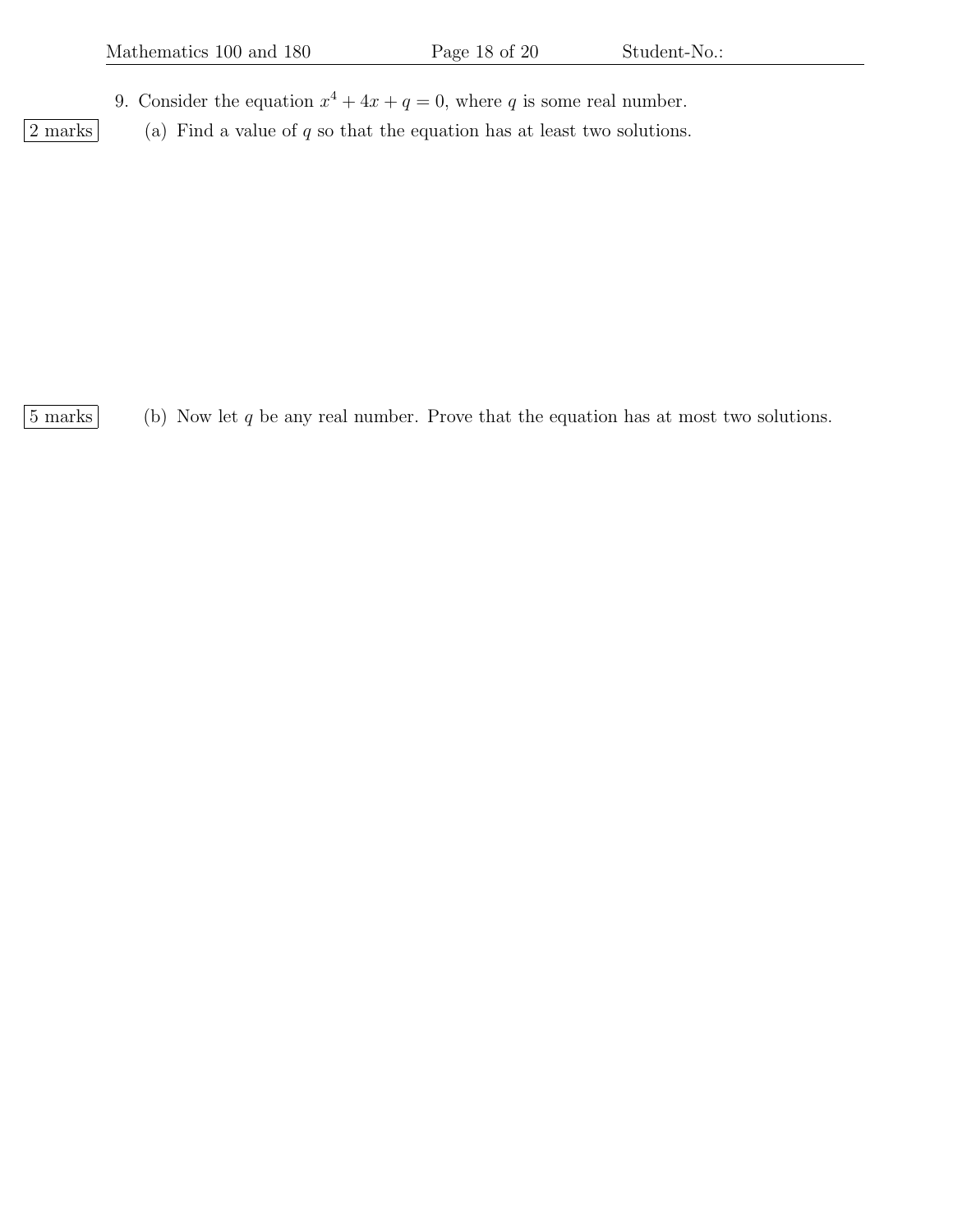$6$  marks  $10$  . Let  $a$  be a real number, and let

$$
f(x) = \begin{cases} x & \text{if } x \le 0\\ x^a \sin\left(\frac{1}{x}\right) & \text{if } x > 0 \end{cases}
$$

For what values a is the function  $f(x)$  continuous at  $x = 0$ ? Justify your answer.